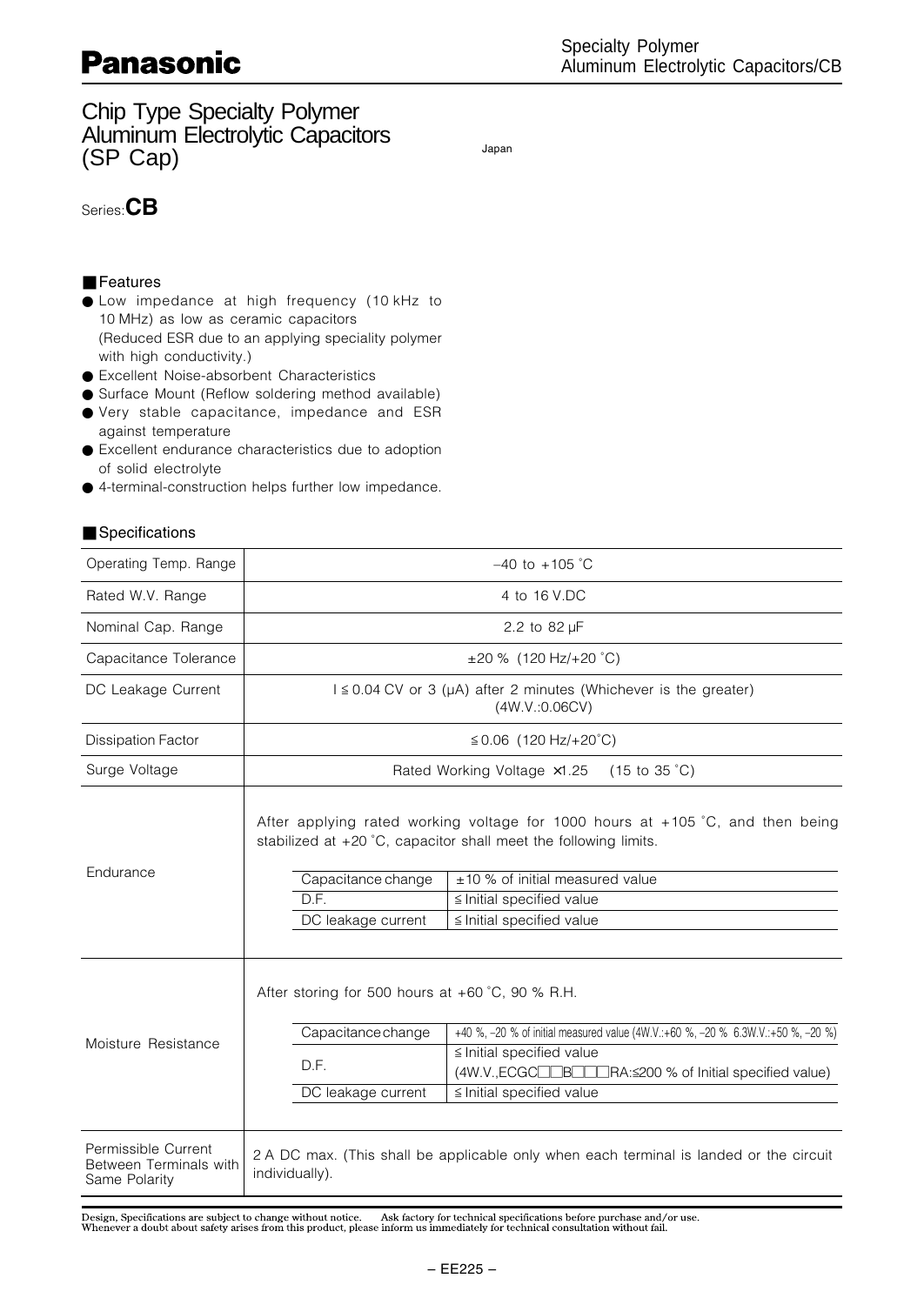### ■ Explanation of Part Numbers





|              | $\sqrt{2}$<br>$\sim$<br>∪.∪ |  |  |
|--------------|-----------------------------|--|--|
| code)<br>WV. |                             |  |  |

## ■ Marking ■ Marking ■ Dimensions in mm (not to scale)



| Size code |                                                              | _ ±0.2   W±0.1   T±0.1   A <sub>1</sub> ±0.1   A <sub>2</sub> ±0.1 |      |    |    |
|-----------|--------------------------------------------------------------|--------------------------------------------------------------------|------|----|----|
|           | 79                                                           | 53                                                                 | -3.3 | 12 | 22 |
| Size code | $ B_1 \pm 0.1 B_2 \pm 0.1 C_1 \pm 0.2 C_2 \pm 0.1 D \pm 0.1$ |                                                                    |      |    |    |
|           | 1.5                                                          | 19                                                                 | 1 2  | 24 |    |

#### ■ Standard product

| Rated W.V.<br>(V.DC)                      | Capacitance<br>$(\mu F)$ | Part number  | Impedance $(\Omega)$<br>(400 kHz/+20 °C) | Ripple current<br>(A r.m.s.)<br>$(100$ kHz $/$<br>$+20 \sim +105$ °C) |
|-------------------------------------------|--------------------------|--------------|------------------------------------------|-----------------------------------------------------------------------|
|                                           | 15 (150)                 | ECGC0GB150R  | 0.11                                     | 1.3                                                                   |
|                                           | 33 (330)                 | ECGC0GB330R  | 0.06                                     | 1.6                                                                   |
| 4(0G)                                     | 47 (470)                 | ECGC0GB470R  | 0.05                                     | 1.6                                                                   |
|                                           | 68 (680)                 | ECGC0GB680R  | 0.04                                     | 1.6                                                                   |
|                                           | 82 (820)                 | ECGC0GB820RA | 0.04                                     | 1.6                                                                   |
|                                           | 10(100)                  | ECGC0JB100R  | 0.13                                     | 1                                                                     |
|                                           | 22 (220)                 | ECGC0JB220R  | 0.09                                     | 1.3                                                                   |
| $6.3$ (0J)                                | 33 (330)                 | ECGC0JB330R  | 0.06                                     | 1.6                                                                   |
|                                           | 47 (470)                 | ECGC0JB470R  | 0.05                                     | 1.6                                                                   |
|                                           | 68 (680)                 | ECGC0JB680RA | 0.04                                     | 1.6                                                                   |
|                                           | 8.2 (8R2)                | ECGC0KB8R2R  | 0.14                                     | 1                                                                     |
|                                           | 15 (150)                 | ECGC0KB150R  | 0.11                                     | 1.3                                                                   |
| 8 (0K)                                    | 22 (220)                 | EEFCD0K220R  | 0.09                                     | 1.6                                                                   |
|                                           | 33 (330)                 | ECGC0KB330R  | 0.06                                     | 1.6                                                                   |
|                                           | 47 (470)                 | ECGC0KB470RA | 0.05                                     | 1.6                                                                   |
|                                           | 4.7 (4R7)                | ECGC1BB4R7R  | 0.18                                     | 1                                                                     |
|                                           | (100)<br>10              | ECGC1BB100R  | 0.13                                     | $\mathbf{1}$                                                          |
| 12.5(1B)                                  | 15<br>(150)              | ECGC1BB150R  | 0.11                                     | 1.3                                                                   |
|                                           | 22 (220)                 | ECGC1BB220R  | 0.09                                     | 1.6                                                                   |
|                                           | 33 (330)                 | EEFCD1B330RA | 0.06                                     | 1.6                                                                   |
|                                           | 2.2 (2R2)                | ECGC1CB2R2R  | 0.38                                     | 1                                                                     |
| 16 (1C)                                   | 4.7 (4R7)                | ECGC1CB4R7R  | 0.18                                     | 1                                                                     |
|                                           | $6.8$ ( $6R8$ )          | ECGC1CB6R8R  | 0.15                                     | 1                                                                     |
|                                           | 10(100)                  | ECGC1CB100R  | 0.13                                     | 1                                                                     |
| $($ $)$ chouse $M N$ and canceliance code |                          |              |                                          |                                                                       |

) shows W.V. and capacitance code.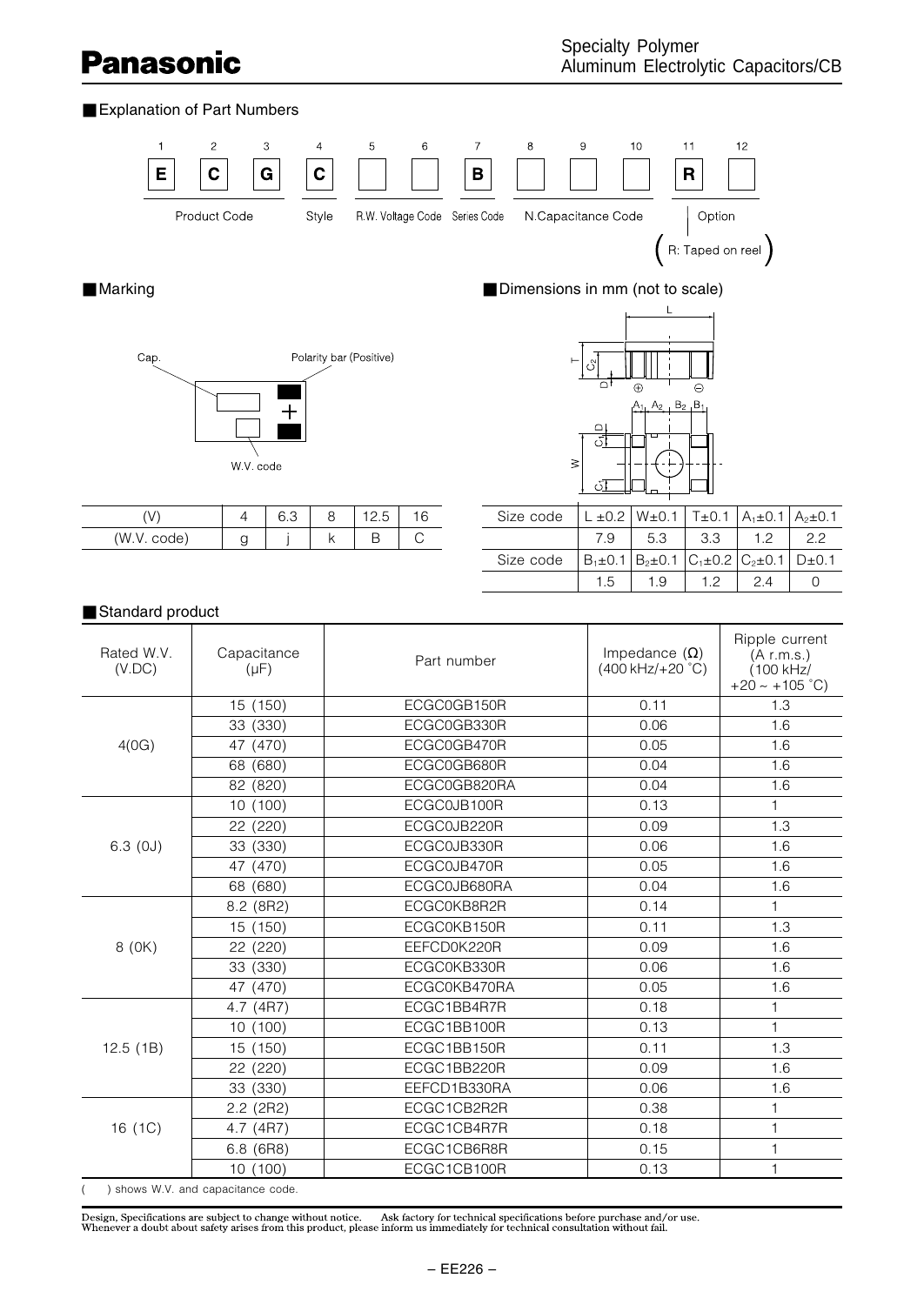### ■ Mounting Specifications.

■ Packaging Specifications<br>● Reel Dimensions (mm)

 $\overline{R}$ 





E C T

മ



#### ● Embossed Taping (mm)



#### ■ Packaging Quantity

**\*ECGC** BOORA

 $*$ ECGC $\Box$  **BOODR** 

| ∖∙∕F<br>Ш<br>$-1$ | ור<br>$-$<br>. . |
|-------------------|------------------|
|                   |                  |

| Embossed taping                |  |  |
|--------------------------------|--|--|
| 3000 pcs./reel, 15000 pcs./box |  |  |

A | B | C | D | E | W | T | t  $330\pm2$  50 min. 13.0 $\pm0.5$  21.0 $\pm0.8$  2.0 $\pm0.5$  18 $\pm1$  24 $\pm1$  3.0

A | B | C | D | E | W | T | t  $380\pm2$  50 min. 13.0±0.5 21.0±0.8 2.0±0.5 18 $\pm1$  24 $\pm1$  3.0

W A t

D

| -※ECGCIIBIIIRA                 |  |
|--------------------------------|--|
| Embossed taping                |  |
| 2200 pcs./reel, 11000 pcs./box |  |

### ■ Packaging Box Dimensions (mm)